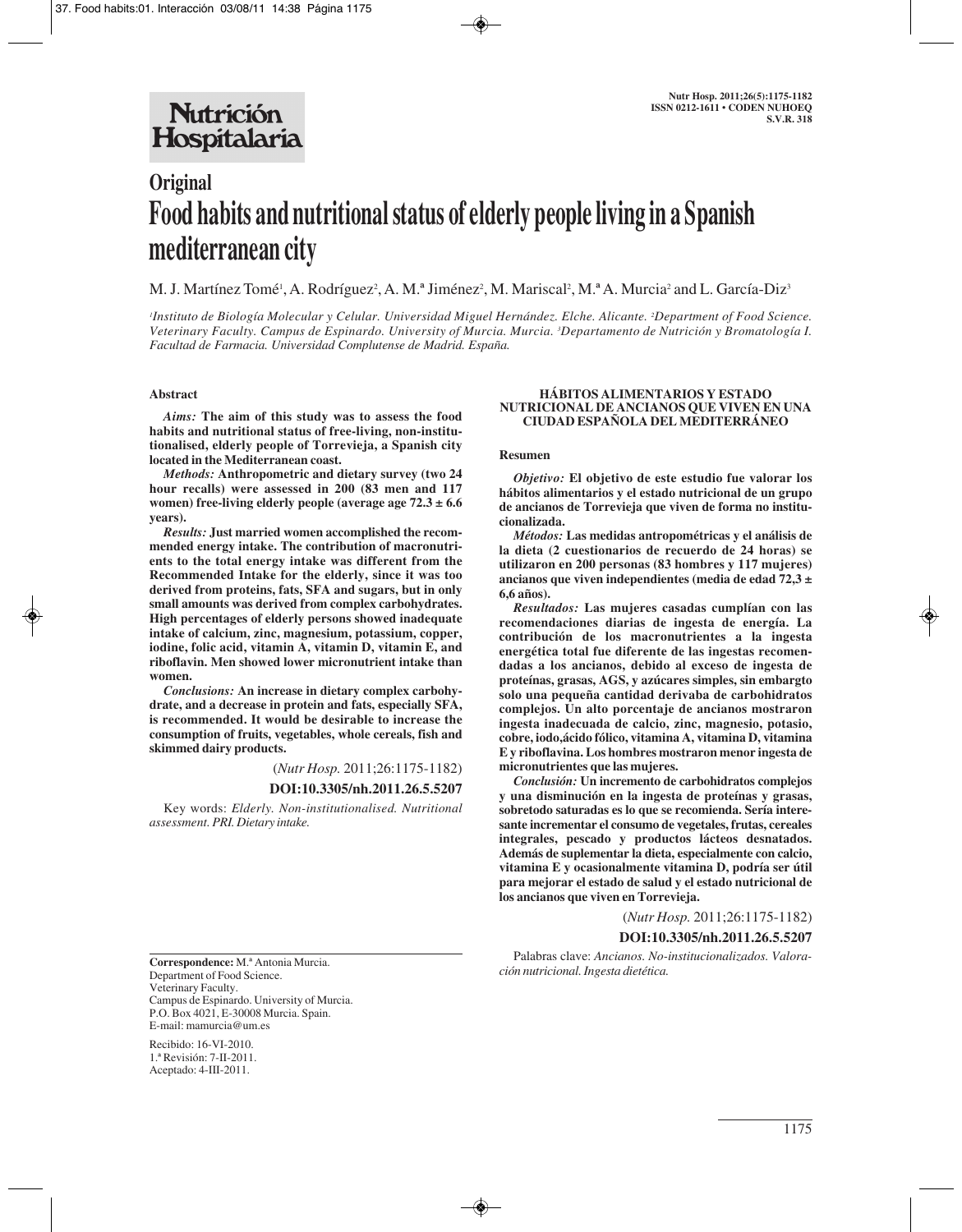## **Introduction**

Demographic data show an increased life expectancy of the world population. This increase is more evident in developed than in developing countries. It can be attributed to increased survival of people because of nutrition, medicine, vaccination, and drug development. It is estimated that by the year 2015, people over 65 y-o will be 14.7% of the North American population, and 17.6% of the European, and it is expected to reach 20% and 23.5%, respectively by the year 2030.<sup>1</sup>

In an aging population there are increased chronic disabilities and diseases, which are linked with loss of autonomy and high health risk. Physical activity decreases with aging and results in overall lower energy needs and lower caloric intake. However, the requirement for protein, vitamins, minerals, fibre and water do not decrease.<sup>2</sup>

It is imperative that people make healthful food choices because diet influences health. Pathologies such as obesity, cardiovascular disease, type 2 diabetes, certain types of cancer, and osteoporosis are attributable to poor dietary intakes. Socioeconomic status affects food choices and dietary quality. Food price is among the many factors that influence old people's food choices. Consequently, it affects energy intake and nutrient quality of diets. The comparatively low cost of energy-dense foods, in combination with low educational status, could be a reason for the prevalence of obesity among the income persons.<sup>3</sup>

The aim of this study was the nutritional assessment of free-living, non-institutionalised, elderly people of a Spanish Mediterranean city.

## **Materials and methods**

The population in the study consisted of free-living, non-institutionalised, elderly people of Torrevieja, a Spanish Mediterranean city, with age ranged from 65 to 89 y-o. The sample size was 200 individuals (83 men and 117 women). Subjects were assigned at random. All subjects gave their written informed consent. Subjects were mentally and physically capable of responding to an interview schedule.4

The information was collected through personal interview using a structured questionnaire, followed by a physical examination to measure blood pressure and anthropometric characteristics. The dietary questionnaires included a 24-hour diet recall and a quantitative food frequency questionnaire covering 145 food items. Information on smoking habits, physical activity and alcohol intake was collected using validated questionnaires.<sup>5</sup>

Height was determined to the nearest mm using a digital stadiometer (range 60-200 cm) (Kawe, Asperg, Germany), with the subject's head in the Frankfurt plane. Body weight was determined to the nearest 100 g using a digital electronic weighing scale (range: 0.1- 150 kg) (Seca Model 812, Hamburg, Germany).

Measurements were made first in the morning. The subjects were weighed in bare feet and light underwear, in agreement with standard techniques and following international standards recommended by the WHO. The Body Mass Index (BMI) was computed as weight in kilograms/height in meters squared. BMI was used to measure prevalence overweight and obesity, according to WHO criteria; above 24.9 kg/m2 was considered to be overweight and those with BMI over 29.9 kg/m<sup>2</sup> as obese.<sup>4,6,7</sup>

The validated questionnaire<sup>5</sup> also included information on aspects of health, a brief medical history and their record family (parents, brother and grandparents). Blood pressure was measured on the right arm after a 5 minute rest, using a mercury sphygmomanometer (Omron Model HEM-432C, Dalian, China). Systolic and diastolic blood pressure was identified at the beginning of the first and fifth phases of the Korotkoff sounds. Two consecutive readings were recorded and their average was considered for the analysis.<sup>8</sup>

The energy and nutrient intake were calculated from two 24-hour recall obtained in two non-consecutive days. Conversion of food into energy and nutrients was made using a self-made computerized program based on Spanish<sup>9</sup> and European food composition tables.<sup>10</sup> Daily intake was compared to Population Daily Recommended intake for Europeans,<sup>11</sup> when Spanish data were not available.

## *Statistical analysis*

Analyses were performed with SPSS version 13.0. Mean values and SD are shown. Unpaired Student's ttest was used to test differences between means by gender and ANOVA one-way test by age group. Significant differences between marital status were calculated by means of  $\chi^2$ . Sequential Bonferroni's test was applied to control type-I error.

## **Results**

Characteristics of the sample analysed showed that in both marital statuses the majority was 70-79 y-o (48.8% not married and 45.8% married. Followed by the 65-69 y-o population that included 37.8& not married and 39.0% married. Finally, 80-89 y-o people included 13.4% not married and 15.3% married. Men analysed were more likely to be married (54.2%), while women analysed were single, widowed or divorced (76.8%).

Anthropometric, lifestyle, and clinical characteristics are showed in table I. A high prevalence of overweight (48.5%) and obesity 18.5%) was found among the studied population (data not shown). The average BMI was  $27.3 \text{ kg/m}^2$  in men and  $27.2 \text{ kg/m}^2$  in women, and BMI was higher in married than in not married women. This difference was not registered in men.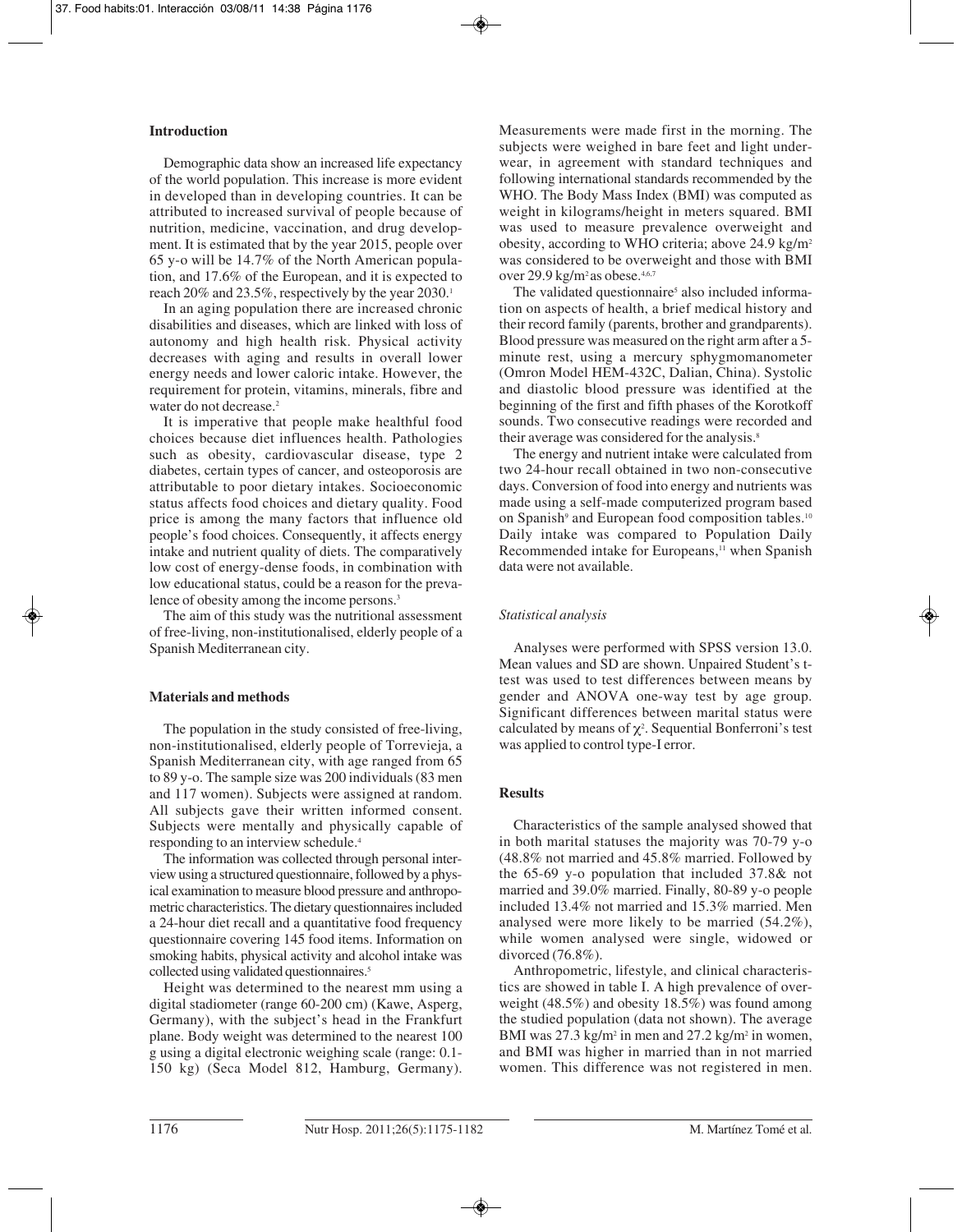|                                                             |                          | <i>Men</i> $(n = 83)$ | Women $(n = 117)$ |                          |                  |          |  |  |
|-------------------------------------------------------------|--------------------------|-----------------------|-------------------|--------------------------|------------------|----------|--|--|
|                                                             | Not married <sup>a</sup> | Married               | $\cal P$          | Not married <sup>a</sup> | Married          | $\cal P$ |  |  |
| Marital status                                              |                          |                       |                   |                          |                  |          |  |  |
| BMI (kg/m <sup>2</sup> )                                    | 27.1                     | 27,4                  |                   | 26,3                     | 27,9             | $\ast$   |  |  |
| Prevalence of overweight (%)                                |                          |                       |                   |                          |                  |          |  |  |
| Yes                                                         | 10.8                     | 39.8                  |                   | 29.1                     | 17.9             |          |  |  |
| No                                                          | 12.0                     | 37.3                  |                   | 24.8                     | 28.2             |          |  |  |
| Prevalence of obesity (%)                                   |                          |                       |                   |                          |                  |          |  |  |
| Yes                                                         | 1.2                      | 15.7                  |                   | 10.3                     | 9.4              |          |  |  |
| N <sub>0</sub>                                              | 21.7                     | 61.4                  |                   | 43.6                     | 36.8             |          |  |  |
| Entertainment                                               |                          |                       |                   |                          |                  |          |  |  |
| Watching TV (%)                                             |                          |                       |                   |                          |                  | $\ast$   |  |  |
| Yes                                                         | 22.9                     | 77.1                  |                   | 47.9                     | 46.2             |          |  |  |
| No                                                          | $\theta$                 | $\boldsymbol{0}$      |                   | 6.0                      | $\boldsymbol{0}$ |          |  |  |
| "Siesta" sleeping (%)                                       |                          |                       |                   |                          |                  |          |  |  |
| Yes                                                         | 18.1                     | 51.8                  |                   | 30.8                     | 23.1             |          |  |  |
| No                                                          | 4.8                      | 25.3                  |                   | 23.1                     | 23.1             |          |  |  |
| Outdoor activity (walking, cycling ) (%)                    |                          |                       | $\ast$            |                          |                  |          |  |  |
| Yes                                                         | 22.9                     | 68.7                  |                   | 44.4                     | 40.2             |          |  |  |
| No                                                          | $\theta$                 | 8.4                   |                   | 9.4                      | 6.0              |          |  |  |
| Other intense exercises (dancing, tennis, swimming ) $(\%)$ |                          |                       |                   |                          |                  |          |  |  |
| Yes                                                         | 4.8                      | 36.1                  |                   | 23.1                     | 20.5             |          |  |  |
| $\rm No$                                                    | 18.1                     | 41.0                  |                   | 30.8                     | 25.6             |          |  |  |
| Chronic conditions                                          |                          |                       |                   |                          |                  |          |  |  |
| Coronary heart diseases (%)                                 |                          |                       |                   |                          |                  |          |  |  |
| Yes                                                         | 9.6                      | 44.6                  |                   | 23.1                     | 25.6             |          |  |  |
| No                                                          | 13.3                     | 32.5                  |                   | 30.8                     | 20.5             |          |  |  |
| Hypertension (%)                                            |                          |                       | $\ast$            |                          |                  |          |  |  |
| Yes                                                         | 4.8                      | 36.1                  |                   | 30.8                     | 23.1             |          |  |  |
| No                                                          | 18.1                     | 41.0                  |                   | 23.1                     | 23.1             |          |  |  |
| Diabetes (%)                                                |                          |                       |                   |                          |                  |          |  |  |
| Yes                                                         | 9.6                      | 20.5                  |                   | 23.1                     | 17.9             |          |  |  |
| N <sub>0</sub>                                              | 13.3                     | 56.6                  |                   | 30.8                     | 28.2             |          |  |  |
| <b>Blood pressure</b>                                       |                          |                       |                   |                          |                  |          |  |  |
| $SBP$ (mm Hg) <sup>b</sup>                                  | $132 \pm 11$             | $131 \pm 18$          |                   | $131 \pm 16$             | $130 \pm 14$     |          |  |  |
| $DBP$ (mm Hg) <sup>c</sup>                                  | $74 \pm 12$              | $72 \pm 11$           |                   | $77 \pm 9$               | $77 \pm 8$       |          |  |  |
| Current habits                                              |                          |                       |                   |                          |                  |          |  |  |
| Current smoking habit (%)                                   |                          |                       | $\ast$            |                          |                  |          |  |  |
| Yes                                                         | 14.5                     | 16.9                  |                   | 6.0                      | 7.7              |          |  |  |
| No                                                          | 8.4                      | 60.2                  |                   | 47.9                     | 38.5             |          |  |  |
| Alcohol consumption (%)                                     |                          |                       |                   |                          |                  | $\ast$   |  |  |
| Yes                                                         | 10.8                     | 26.5                  |                   | 0.9                      | 7.7              |          |  |  |
| N <sub>0</sub>                                              | 12.0                     | 50.6                  |                   | 53.0                     | 38.5             |          |  |  |

**Table I**  $A_1$ 

\*(p < 0.05) Significant differences between married and not married people by multivariate analysis.

a Single, widowed and divorced.

b Systolic Blood Pressure.

c Diastolic Blood Pressure.

Moreover, elderly married women showed higher mean BMI than those living alone (single, widowed and divorced) (data not shown). The prevalence of overweight and obesity did not show significant differences in married and not married men and women.

Questions about entertainment included watching TV, "siesta" sleeping and outdoor activities. All of men analysed watched TV, and almost all women. There were significant differences among married and "not

married" women ( $p < 0.05$ ). The majority of men slept "siesta", while "not married" women slept "siesta" more frequently than married women.

Outdoor physical activity (walking, cycling…) are referred to light or moderate physical activity. Most of men practice these types of exercises and there were significant differences ( $p < 0.05$ ) between married and not married. The practice of intense exercise in men was less frequently.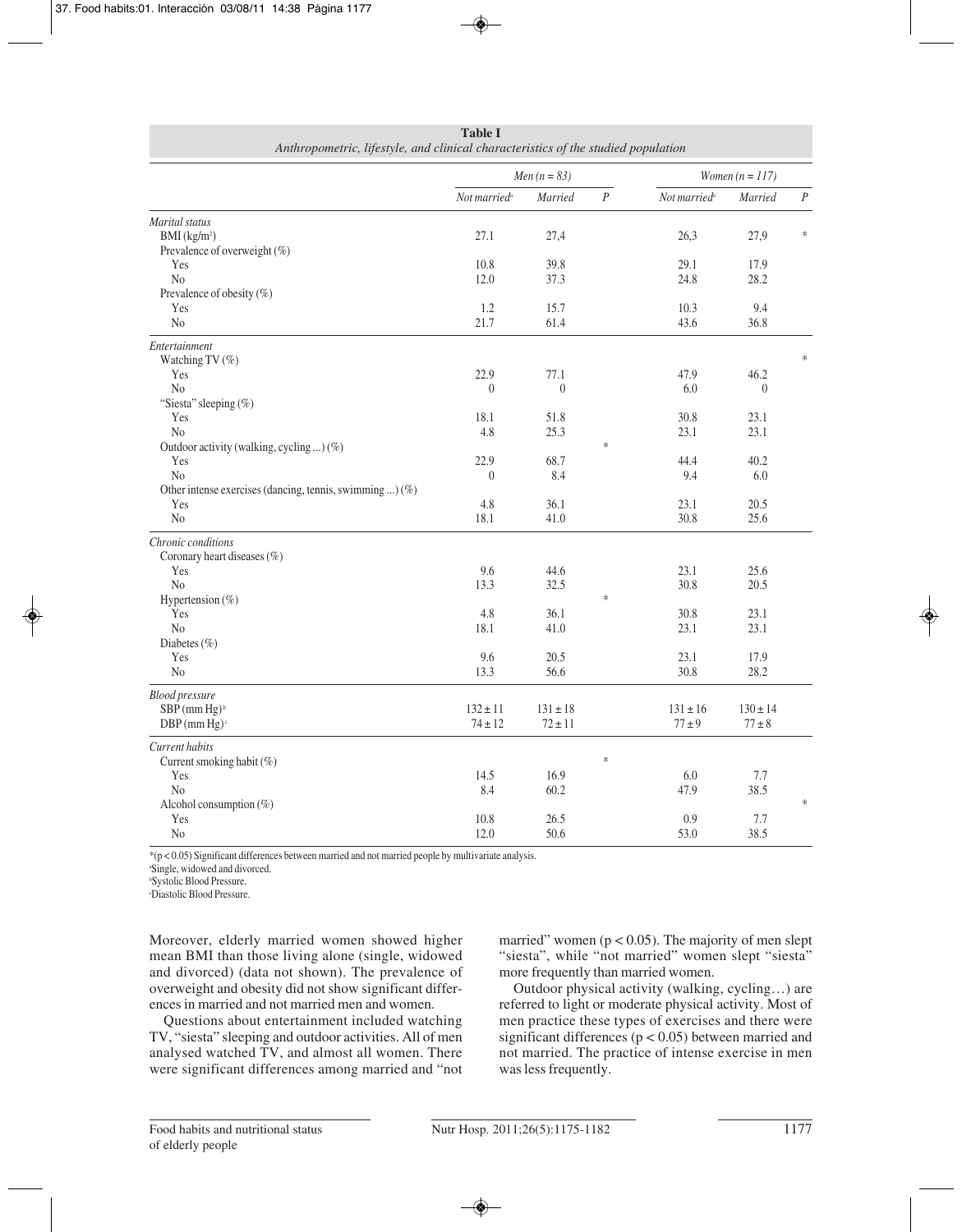|                                          |                          | $Men (n = 83)$        | Women $(n = 117)$ |                          |                       |                |  |  |  |
|------------------------------------------|--------------------------|-----------------------|-------------------|--------------------------|-----------------------|----------------|--|--|--|
|                                          | Not married <sup>a</sup> | Married               | $\cal P$          | Not married <sup>a</sup> | Married               | $\overline{P}$ |  |  |  |
| Energy (kcal)                            | $1,977 \pm 635$          | $2,016 \pm 408$       |                   | $1,952 \pm 427$          | $2,344 \pm 698$       | $\ast$         |  |  |  |
| Protein $(g)$                            | $115.9 \pm 60.8$         | $105.8 \pm 25.8$      |                   | $109.8 \pm 26.2$         | $125.2 \pm 39.7$      | $\ast$         |  |  |  |
| Carbohydrate (g)                         | $184.6 \pm 37.9$         | $198.6 \pm 61.8$      |                   | $200.2 \pm 60.0$         | $220.7 \pm 66.4$      |                |  |  |  |
| $\text{Fat}\left(\text{g}\right)$        | $86.2 \pm 35.6$          | $88.8 \pm 23.9$       |                   | $80.4 \pm 24.0$          | $107.4 \pm 48.4$      | $\ast$         |  |  |  |
| % Energy from protein                    | $23.4 \pm 12.3$          | $21.0 \pm 5.1$        |                   | $22.5 \pm 5.4$           | $21.4 \pm 6.8$        |                |  |  |  |
| % Energy from fats                       | $39.2 \pm 16.2$          | $39.6 \pm 10.7$       |                   | $37.1 \pm 11.1$          | $41.2 \pm 18.6$       |                |  |  |  |
| % Energy from carbohydrates              | $37.3 \pm 7.7$           | $39.4 \pm 12.3$       |                   | $41.0 \pm 12.3$          | $37.7 \pm 11.3$       |                |  |  |  |
| MUFA(g)                                  | $39.7 \pm 13.8$          | $37.8 \pm 11.0$       |                   | $33.8 \pm 11.5$          | $44.1 \pm 17.2$       | $\ast$         |  |  |  |
| PUFA(g)                                  | $10.6 \pm 7.3$           | $9.9 \pm 4.5$         |                   | $9.9 \pm 5.1$            | $12.2 \pm 6.4$        | $\ast$         |  |  |  |
| SFA(g)                                   | $21.4 \pm 12.9$          | $21.3 \pm 7.4$        |                   | $19.9 \pm 7.9$           | $27.6 \pm 17.3$       | $\ast$         |  |  |  |
| Cholesterol (mg)                         | $291.6 \pm 222.7$        | $334.3 \pm 124.0$     |                   | $301.6 \pm 109.1$        | $412.4 \pm 192.7$     | $\ast$         |  |  |  |
| Dietary fibre (g)                        | $25.9 \pm 6.4$           | $26.2 \pm 8.6$        |                   | $33.5 \pm 11.5$          | $33.0 \pm 15.1$       |                |  |  |  |
| Vitamins                                 |                          |                       |                   |                          |                       |                |  |  |  |
| Vitamin A (µg/d)                         | $1,844.1 \pm 1,362.6$    | $1,240.3 \pm 497.8$   |                   | $1,740.7 \pm 880.9$      | $1,919.4 \pm 1,141.2$ |                |  |  |  |
| Vitamin C (mg/d)                         | $228.6 \pm 96.1$         | $254.6 \pm 133.7$     |                   | $331.5 \pm 124.0$        | $301.9 \pm 158.8$     |                |  |  |  |
| Vitamin D (µg/d)                         | $4.2 \pm 5.9$            | $4.1 \pm 4.4$         |                   | $3.9 \pm 4.4$            | $3.4 \pm 2.8$         |                |  |  |  |
| Vitamin E (mg/d)                         | $8.7 \pm 2.7$            | $9.5 \pm 3.7$         |                   | $11.2 \pm 3.1$           | $11.9 \pm 6.1$        |                |  |  |  |
| Thiamin $(B_1)$ (mg/d)                   | $1.5 \pm 0.7$            | $1.5 \pm 0.4$         |                   | $1.9 \pm 0.5$            | $2.0 \pm 0.7$         |                |  |  |  |
| Riboflavin (B,) (mg/d)                   | $2.0 \pm 0.8$            | $8.5 \pm 3.9$         |                   | $10.7 \pm 4.3$           | $7.8 \pm 3.5$         |                |  |  |  |
| Niacin $(B_2)(mg/d)$                     | $40.2 \pm 22.8$          | $40.9 \pm 9.4$        |                   | $43.6 \pm 10.9$          | $46.5 \pm 14.6$       |                |  |  |  |
| Pyridoxine $(B_0)$ (mg/d)                | $2.7 \pm 1.5$            | $2.6 \pm 0.6$         |                   | $3.0 \pm 0.7$            | $3.1 \pm 1.1$         |                |  |  |  |
| Cobalamin $(B_{12}) (\mu g/d)$           | $12.3 \pm 10.4$          | $9.4 \pm 5.0$         |                   | $9.8 \pm 3.0$            | $11.9 \pm 7.2$        |                |  |  |  |
| Folic acid $(\mu g/d)$                   | $309.7 \pm 159.5$        | $393.3 \pm 168.7$     |                   | $505.5 \pm 248.1$        | $505.4 \pm 379.4$     |                |  |  |  |
| Minerals                                 |                          |                       |                   |                          |                       |                |  |  |  |
| Calcium (mg/d)                           | $537.3 \pm 67.7$         | $604.8 \pm 82.3$      |                   | $1,101.6 \pm 459.6$      | $1,043.9 \pm 322.8$   |                |  |  |  |
| Iron $(mg/d)$                            | $16.5 \pm 6.8$           | $16.3 \pm 3.5$        |                   | $18.2 \pm 4.7$           | $20.1 \pm 7.4$        |                |  |  |  |
| $\text{Zinc} \left( \text{mg/d} \right)$ | $10.9 \pm 4.4$           | $10.0 \pm 2.0$        |                   | $10.8 \pm 3.0$           | $15.5 \pm 2.0$        |                |  |  |  |
| Magnesium (mg/d)                         | $374.9 \pm 136.4$        | $410.6 \pm 98.1$      |                   | $454.2 \pm 142.3$        | $474.8 \pm 166.9$     |                |  |  |  |
| Sodium (mg/d)                            | $1711.5 \pm 1179.2$      | $1,616.4 \pm 557.0$   |                   | $1,889.0 \pm 729.2$      | $2,188.5 \pm 1,058.2$ |                |  |  |  |
| Potassium (mg/d)                         | $4346.5 \pm 1880.1$      | $4,393.8 \pm 1,172.7$ |                   | $5,215.7 \pm 1,708.4$    | $5,329.9 \pm 2,028.6$ |                |  |  |  |
| Phosphorus (mg/d)                        | $1820.6 \pm 541.8$       | $1,667.8 \pm 488.3$   |                   | $1,968.7 \pm 698.7$      | $1,938.1 \pm 623.7$   |                |  |  |  |
| Copper (mg/d)                            | $1.1 \pm 0.5$            | $1.1 \pm 0.4$         |                   | $1.5 \pm 0.5$            | $1.5 \pm 0.8$         |                |  |  |  |
| Manganese (mg/d)                         | $3.4 \pm 1.2$            | $3.1 \pm 0.9$         |                   | $3.4 \pm 0.8$            | $3.5 \pm 1.3$         |                |  |  |  |
| Iodine ( $\mu$ g/d)                      | $14.8 \pm 3.5$           | $14.5 \pm 6.1$        |                   | $13.7 \pm 3.8$           | $16.4 \pm 6.6$        |                |  |  |  |

**Table II**

\*(p < 0.05) Significant differences between "married" and "not married" by unpaired student's t test. a Single, widowed and divorced.

Chronic diseases more frequently observed among the studied population were cardiovascular diseases, hypertension and diabetes. Hypertension was higher in married than not married old men ( $p < 0.05$ ), but not in women.

More men than women were current smokers and drinkers. However, just significant differences were found among married and not married men for smoking habit and women for alcohol consumption.

Table II shows energy, macronutrient and micronutrient daily intake in men and women according to marital status. No significant differences were observed on energy, macronutrient and micronutrient intake of married and not married men. Widow men were the lowest energy intake group (data not shown).

The contribution of macronutrients to the total energy intake was high derived from protein, fats, SFA and sugars, but in only small amounts was derived from complex carbohydrates. There were not significant differences between women and men. However, energy intake was significantly higher  $(p < 0.05)$  in married than not married women. The contribution of protein and fat to energy intake was higher in married than in not married women ( $p < 0.05$ ), but no differences were observed on carbohydrate contribution. Moreover, married women showed higher MUFA, PUFA and SFA intakes than not married ( $p < 0.05$ ). The cholesterol intake was also higher in married women than not married women. The participants in this study had adequate intakes of dietary fibre in both genders.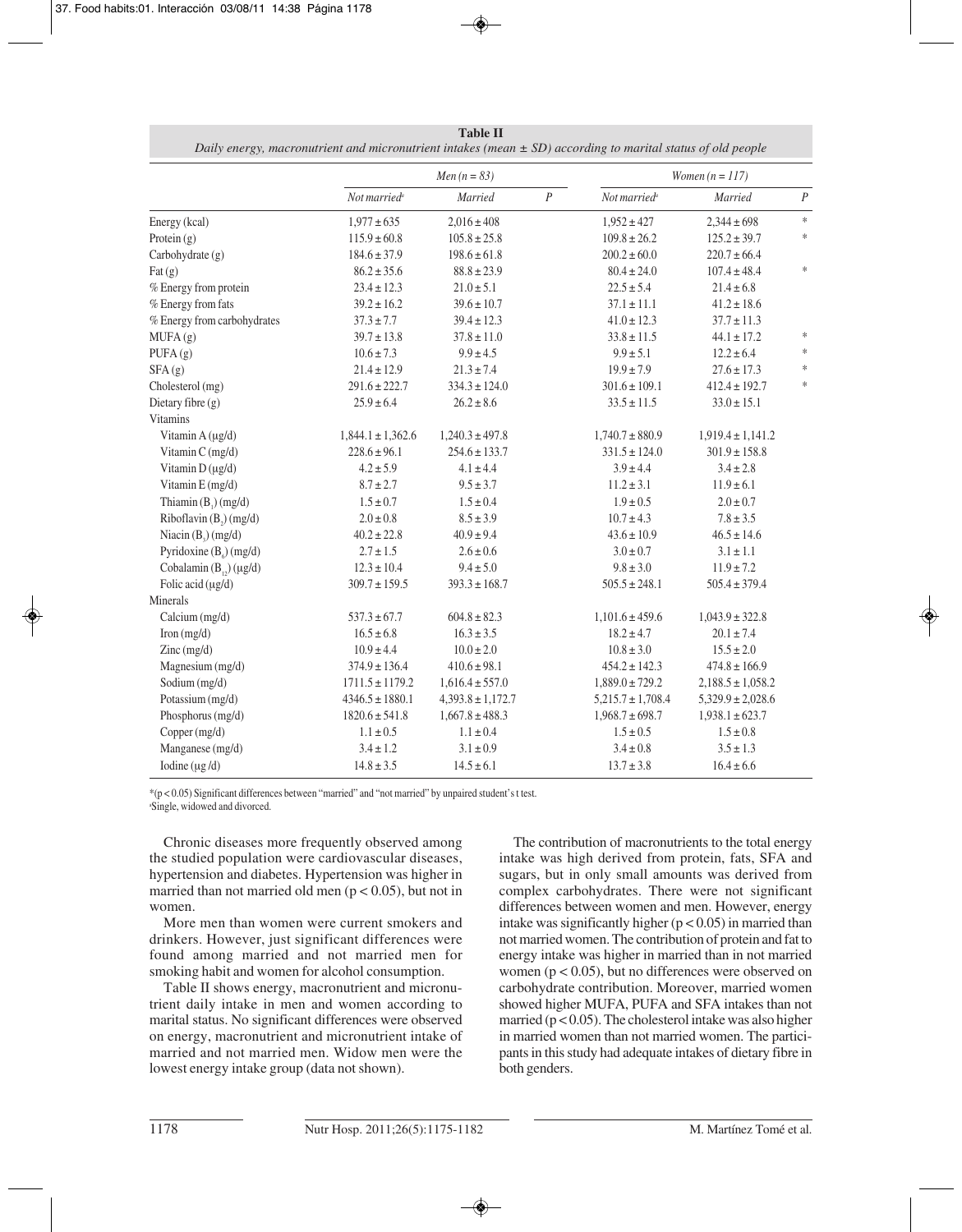There were no significant differences for vitamin and mineral intake between married and not married men and women. However, women's intake of most micronutrients, except vitamin D, was higher than that of the men.

Table III shows the protein and micronutrient daily intake of elderly analysed people compared with Population Daily Recommended intake (PRI) for Europeans.11 Protein intake is too high. Sodium and iron intakes were higher than recommendations. Mineral intake of women was higher than men. High percentages of elderly persons showed inadequate intake of calcium, zinc, magnesium, potassium, copper, iodine, folic acid, vitamin A, vitamin D, vitamin E, and riboflavin. Men showed lower micronutrient intake than women.

## **Discussion**

The aging process involves modifications in nutritional and physiological status, such as a decrease in body weight and height, and a reduction in fat-free mass associated with an increase in fat mass. The WHO Expert Committee on Physical Status stressed the need for local gender- and age-specific reference values for the elderly. The anthropometric standards derived from adult populations may not be appropriate for the elderly because of body composition changes occurring during aging. Specific anthropometric reference data for the elderly are necessary.12

The relation between BMI and illness/mortality in elderly persons has been well established. The average BMI in our study, as well as the high prevalence of overweight and obesity, is close to those obtained on other European elderly persons, such as English, Italian, and Hungarian old people13,14,15 but also in Spanish elderly.<sup>16,17</sup>

Our results show that men and women practised mainly light or moderate exercise. Carmeli et al.<sup>18</sup> confirmed in elderly adults the positive effects of an exercise program on functional performance. The improvement in functional abilities did not correlate with muscle strength, body weight or body fat. Raguso et al.19 observed in elderly subjects that leisure-time physical activity, considered as any spontaneous activities such as hobbies and recreational sports, does not seem to prevent muscle mass loss and body fat, however, improved body composition, higher fat-free soft tissue and lower fat mass. Changes in fitness, total energy expenditure and body composition with age are an inevitable consequence of the aging process.20 Our results also are in accordance with previous works.4,21

Stathokos et al.<sup>22</sup> observed health disorders, mainly cardiovascular diseases and hypertension, in old people. Taking into account that cardiovascular diseases and hypertension are the most common diseases among the studied population, we think that the studied people are submitted to treatment, so when we measured the blood pressure it was within normal range. Our results are similar to previous works<sup>15,21,23</sup> that analysed elderly people from America, Spain and Hungary respectively.

Smoking habit and alcohol consumption of the studied population are similar to previous results.<sup>17,22</sup>

Energy intake was lower than recommendations, and just married women accomplished the recommended energy intake. The low energy intake of men and women observed in our study is similar to previous works on other old people.17,24,25 Old people need to take more care over their diet because they have small appetites and eat less than they used, but they could also have several dental care problems associated to aging that could have effects on the adequate nutrition. Shahar et al.<sup>26</sup> associated the old people's low energy intake with low appetite and higher drugs use.

Moreover, in our study widow men were the lowest energy intake group. Our results are according with previous studies that showed widowed are vulnerable nutritionally because they cook with minor frequency, they show a low variety of food intake and they skip meals.<sup>27</sup>

The studied population showed no balanced distribution of nutrient intake, with a high protein and fat intake, and carbohydrate shortage. These results are similar to those obtained by Anderson and Hana.<sup>28</sup> Tur et al.29 pointed out that these factors could contribute to the generation of obesity. Usually, it is recommended that the contribution of fats to energy intake would be lower than 30%.<sup>30</sup> However, a nitrogen balance study designed to determine protein requirements of old women pointed out that the reported protein might be adequate.<sup>2</sup>

Main sources of fat in the Spanish diet are added fats for cooking, mainly olive oil.<sup>31</sup> The observed SFA intake is higher than 100% PRI, while PUFA intake is lower than PRI. It is interesting the high MUFA consumption in both genders, but the studied people are living in a Mediterranean city and mainly they could intake olive oil. These results are according with Stathokos et al.<sup>22</sup> Moreover, the high level of fat intake in married women may be due to their high consumption of animal products, such as meat, fish, milk and dairy products.

High percentages of elderly people show moderate (< 2/3 PRI) and high (< 1/3 PRI) risk of inadequate micronutrient intake, particularly for calcium, zinc, magnesium, potassium, copper, iodine, folic acid, vitamin A, vitamin D, vitamin E, and riboflavin. According to recent nutritional surveys in Spain, above 25% of the non-institutionalised aged population shows intakes that are lower than the reference values.<sup>32</sup>

Micronutrient intake in men had a lower percent PRI than those for women for most vitamins studied (except vitamin D). Data analysis showed that the vitamin D intake of both genders and marital status was lower than 50% of recommendations for Europeans. Our results are according with Sibai et al.<sup>4</sup> that observed the dietary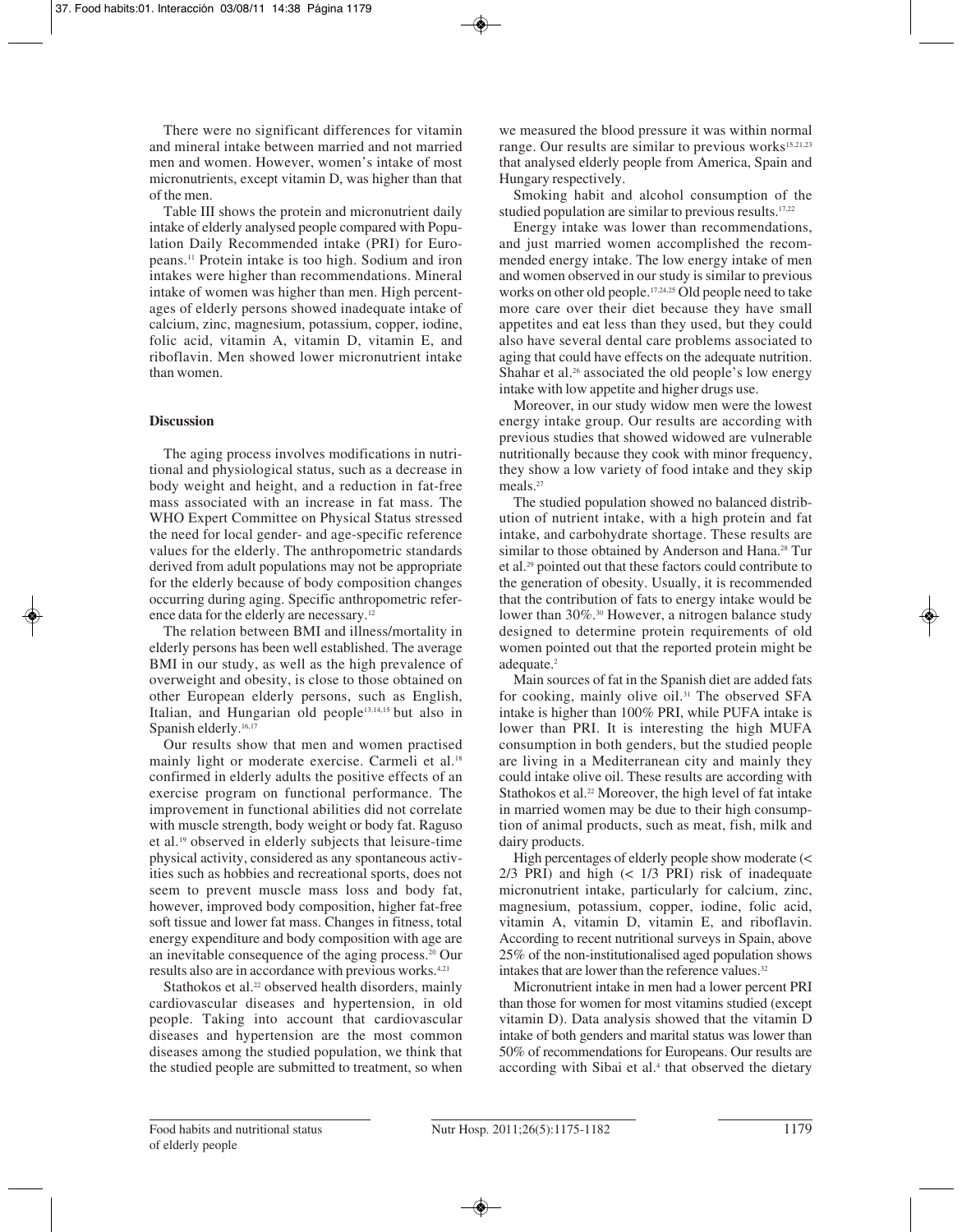|            |             | $1/3$ $PRI^a$    | $\circ$                  |                 | $\circ$          | $\circ$          | \$                 | $\mathfrak{g}$   | $\circ$                          | $\circ$                            | $\circ$                                | $\circ$                             | $\circ$                        | $\circ$           | $\circ$                           | $\circ$                      | $\circ$       | $\circ$             | $\circ$       | $\circ$          | $\circ$           | $\circ$         | 100            |
|------------|-------------|------------------|--------------------------|-----------------|------------------|------------------|--------------------|------------------|----------------------------------|------------------------------------|----------------------------------------|-------------------------------------|--------------------------------|-------------------|-----------------------------------|------------------------------|---------------|---------------------|---------------|------------------|-------------------|-----------------|----------------|
|            | Married     | $2/3$ $PRa$      | $\circ$                  |                 | ᆉ                | $\circ$          | 82                 | Z                | $\circ$                          | $\circ$                            | $\circ$                                | $\circ$                             | $\circ$                        | $\overline{ }$    | 4                                 | $\circ$                      | $\circ$       | $\ddot{+}$          | $\circ$       | $\mathfrak{g}$   | $\circ$           | $\Box$          | 100            |
|            |             | $\langle$ PRIa   | $\circ$                  |                 | $\circ$          | $\mathbf{\sim}$  | 100                | 67               | $\circ$                          | $\circ$                            | $\circ$                                | $\mathbf{C}$                        | $\circ$                        | $\Box$            | $\overline{ }$                    | 4                            | $\circ$       | 72                  | $\circ$       | 15               | $\circ$           | $\overline{31}$ | 100            |
|            |             | %PRI             | 266                      |                 | 320              | 671              | 54                 | 99               | $rac{400}{50}$                   | 599                                | 332                                    | 280                                 | 850                            | 253               | 188                               | 201                          | 221           | 86                  | 381           | 172              | 277               | 139             | $\mathbf{13}$  |
| Women      |             | $1/3$ $PRa$      | $\circ$                  |                 | 0                | $\circ$          | $\infty$           | $\mathcal{L}$    | 0                                | 0                                  | 0                                      | $\circ$                             | $\circ$                        | $\circ$           | $\circ$                           | ⊂                            | 0             | 0                   | $\circ$       | 0                | 0                 | $\circ$         | 100            |
|            | Not married | $2/3$ $PRk$      | $\circ$                  |                 | 0                | $\circ$          | 24                 | 立                | $\circ$                          | 0                                  | 0                                      | 0                                   | $\circ$                        | $\circ$           | $\sim$                            | $\circ$                      | $\circ$       | $\approx$           | $\circ$       | $\mathfrak{g}$   | $\circ$           | $\equiv$        | 100            |
|            |             | $\langle PR^a$   | $\circ$                  |                 | 5                | $\circ$          | $\infty$           | 63               | $\circ$                          | S                                  | $\circ$                                | $\circ$                             | $\circ$                        | $\infty$          | $\circ$                           | $\circ$                      | $\circ$       | $\overline{\infty}$ | $\circ$       | $\equiv$         | $\circ$           | $\geq$          | 100            |
|            |             | %PRI             | 234                      |                 | 290              | 737              | $\mathfrak{H}$     | 93               | 381                              | 821                                | 311                                    | 271                                 | 697                            | 253               | 193                               | 182                          | 154           | 83                  | 328           | 168              | 281               | 139             | $\equiv$       |
|            |             | $I/3$ $PRI^a$    | $\circ$                  |                 | $\mathfrak{g}$   | $\circ$          | 67                 | 3                | $\circ$                          | $\circ$                            | $\circ$                                | $\circ$                             | $\circ$                        | $\circ$           | 3                                 | $\circ$                      | $\circ$       | $\circ$             | $\circ$       | $\circ$          | $\circ$           | $\circ$         | 100            |
|            |             | $2/3$ $PRk$      | $\circ$                  |                 | $\circ$          | $\circ$          | $\infty$           | ≭                | $\circ$                          | 3                                  | 0                                      | $\circ$                             | $\circ$                        | $\circ$           | S                                 | $\circ$                      | 3             | 38                  | $\circ$       | $\circ$          | $\circ$           | $\equiv$        | 100            |
|            | Married     | $\langle PR^a$   | $\overline{\mathcal{C}}$ |                 | $\mathbf{r}$     | $\circ$          | 83                 | $\approx$        | $\circ$                          | 23                                 | $\circ$                                | 3                                   | $\circ$                        | $\overline{c}$    | $\overline{c}$                    | $\circ$                      | $\frac{8}{3}$ | $98$                | $\circ$       | $\geq$           | $\circ$           | 45              | 100            |
|            |             | %PRI             | 189                      |                 | 177              | 566              | $\rightleftarrows$ | $\mathcal{L}$    | 151                              | 528                                | 27                                     | 170                                 | 671                            | 197               | 149                               | 163                          | 105           | 75                  | 281           | 142              | 238               | 104             | $\equiv$       |
| <b>Men</b> |             | $I\!/\!3\,PRI^a$ | $\circ$                  |                 | 5                |                  | 79                 | 0                |                                  |                                    |                                        |                                     |                                | $\circ$           |                                   |                              |               |                     |               | $\circ$          | $\circ$           | $\circ$         | 100            |
|            |             | $2/3$ $PRa$      | $\circ$                  |                 | $\overline{16}$  | $\circ$          | $\approx$          | 53               | $\circ$                          | $\circ$                            | $\circ$                                | $\circ$                             | $\circ$                        | $\equiv$          | $\circ$                           | 0                            | $\circ$       | $\mathfrak{S}$      | $\circ$       | $\circ$          | $\circ$           | 16              | $100\,$        |
|            | Not married | $\langle PR^a$   | $\circ$                  |                 | $\geq$           | $\circ$          | $\approx$          | $\approx$        | $\circ$                          | 57                                 | $\circ$                                | $\circ$                             | $\circ$                        | $\mathfrak{L}$    | $\supseteq$                       | $\circ$                      | $\downarrow$  | $\approx$           | $\circ$       | 26               | $\circ$           | 58              | $100\,$        |
|            |             | %PRI             | 207                      |                 | 263              | 508              | $\ddot{ }$         | 73               | 148                              | 127                                | 23                                     | 181                                 | 880                            | 155               | 157                               | 164                          | 115           | $68\,$              | 298           | 140              | 260               | 104             | $\equiv$       |
|            |             |                  | Proteins (g)             | <b>Vitamins</b> | Vitamin A (µg/d) | Vitamin C (mg/d) | Vitamin D (µg/d)   | Vitamin E (mg/d) | Thiamin (B <sub>1</sub> ) (mg/d) | Riboflavin (B <sub>2</sub> )(mg/d) | Niacin $(\mathbb{B}_{\hat{y}})$ (mg/d) | Pyridoxine (B <sub>a</sub> ) (mg/d) | Cobalamin $(B_{12}) (\mu g/d)$ | Folic acid (µg/d) | Calcium (mg/d)<br><b>Minerals</b> | $\mbox{Iron}\,(\mbox{mg/d})$ | Zinc (mg/d)   | Magnesium (mg/d)    | Sodium (mg/d) | Potassium (mg/d) | Phosphorus (mg/d) | Copper (mg/d)   | Iodine (µg /d) |

 $\mathbb{R}^2$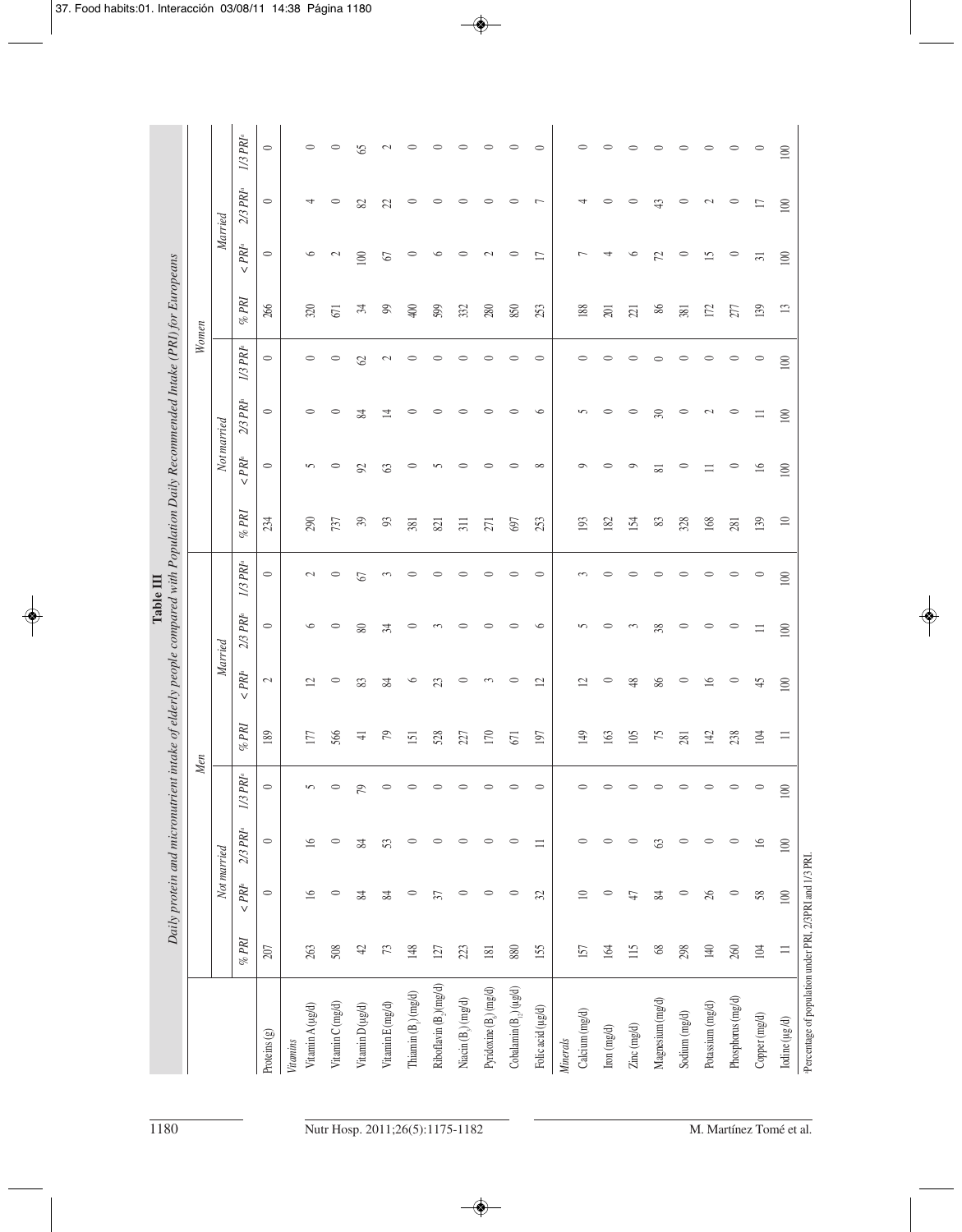intake of vitamin D deficient in elderly people, and thus they were at high risk of osteoporosis. Tur et al.<sup>17</sup> also observed vitamin D deficiency even taking into account that the high daily sunshine hours of the city where the analysed elderly people were living.

The intake of several vitamins (A, E and C) that act as dietary antioxidants was also studied. Vitamins A and C intake were higher than PRI for Europeans, while vitamin E level was lower. In the case of vitamin E, intakes were lower for men than women. Deficient intakes have been reported previously in Spain and other countries.33,34 These levels could be improved with a high intake of nuts, almonds, and whole cereals. In the elderly, a higher daily intake of fruits and vegetables is associated with an improved antioxidant status in comparison to subjects consuming diets poor in fruits and vegetables.<sup>35</sup>

In our study, the intake of vitamins of B group was below the PRI for Europeans in both genders and marital status. However, Green et al.<sup>36</sup> observed low level of folic acid in women and Ortega et al.<sup>37</sup> observed best vitamin intakes in married subjects. Minerals intake, mainly Mg and I, was lower than the PRI for Europeans in both genders and marital status. A Mg deficit is known to participate in the clinical pattern of aging, leading mainly to neuromuscular, cardiovascular, and renal symptoms, and a higher bone mineral density. An inverse correlation with coronary artery diseases has been also associated to magnesium intake.4

Our results are according with Capita and Alonso-Calleja33 that found high amounts of sodium and iron in their nutritional studies. The high sodium intake is undesirable because of the contribution of sodium to the development of hypertension and cardiovascular diseases and its association with increased bone loss with age. Efforts should be made to reduce their sodium intake. Iron deficiency is associated with anaemia.

The higher density of most nutrients in women's diet is at least partly due to the higher consumption of vegetables and fruits. A high micronutrient density also has been found in women from other countries. These data suggest that women are more conscious about food intake than men.38

Our results show that Zn and Cu intake were also higher in women than men. Zn is a micronutrient of particular concern to elderly people, since its deficiency can alter wound-healing process, decreases taste acuity and reduces immune system function.4 Tur et al.39 also observed inadequate intakes for Zn and Se in old people. The intake of several minerals (Se, Zn, Cu, Mg) that act as dietary antioxidants could be taking into account in elderly people to prevent future diseases.

#### **Conclusions**

Nutritional status and food habits in elderly people living in a Mediterranean city should be improved for

getting an adequate energy intake and equilibrated diet. Trichopoulou et al.40 recommend a high consumption of olive oil, legumes, unrefined cereals, fruits, and vegetables, a moderate consumption of dairy products, a moderate to high consumption of fish, a low consumption of meat and meat products, and a moderate consumption of wine. Williams and Hord<sup>41</sup> recommended moderate physical exercise for 30-45 minutes a day, 5 days a week. Moderate activity is equivalent to taking a brisk walk, which should increase heart rate and respiration, involve large muscle groups, and produce sweat.

#### **References**

- 1. Kinsella K, Phillips DR. Global aging: The challenge of success. *Popul Bull* 2005; 60: 1-44.
- 2. Gollub EA, Weddle DO. Improvements in Nutritional Intake and Quality of Life among Frail Homebound Older Adults Receiving Home- Delivered Breakfast and Lunch. *J Am Diet Assoc* 2004; 104: 1227-1235.
- 3. Bowman SA. A comparison of the socioeconomic characteristics, dietary practices, and health status of women food shoppers with different food price attitudes. *Nutr Res* 2006; 26: 318- 324.
- 4. Sibai A, Zard CH, Adra N, Baydoun M. Variations in Nutritional Status of Elderly Men and Women according to Place of Residence. *Gerontology* 2003; 49: 215-224.
- 5. Tur JA, Romaguera D, Pons A. Does the diet of the Balearic population, a Mediterranean-type diet, ensure compliance with nutritional objectives for the Spanish population? *Public Health Nutr* 2005; 8: 275-283.
- 6. Garrow JS. Treat obesity seriously a clinical manual. Ed. Churchill Livingstone. London. UK, 1981.
- 7. Tur JA, Romaguera D, Pons A. Food consumption patterns in a Mediterranean region: Does the Mediterranean diet still exit? *Ann Nutr Metab* 2004; 48: 193-201.
- 8. Scuteri A, Palmieri L, Lo Noce C, Giampaoli S. Age-related changes in cognitive domains. A population-based study. *Aging Clin Experimental Res* 2004; 17: 367-373.
- 9. Mataix J, Mañas M, Llopis J, Martínez de Victoria E, Juan J, Borregón. Tablas de composición de alimentos españoles. 4<sup>th</sup> ed. Granada: INTA-Universidad de Granada. Granada. Spain, 2004.
- 10. Feinberg M, Favier JC, Ireland-Ripert J. Répertoire Géneral des Aliments. Paris: Tec & Doc. Lavoisier, 1995.
- 11. SCF-EU (Scientific Committee for Food of the European Community). Proposed nutrient and energy intakes for the European Community: A report. *Nutr Rev* 1993; 51: 209-212.
- 12. Perissinotto E, Pisent C, Sergi G, Grigoletto F, Enzi G. Anthropometric measurements in the elderly: age and gender differences. *Brit J Nutr* 2002; 87: 177-186.
- 13. Breeze E, Maidment A, Bennett N, Flatley J, Carey S: Health Survey for England 1992. London: HMSO. 1994.
- 14. Barbagallo CM, Cavera G, Sapienza M, Noto D, Cefalù AB, Pagano M. Prevalence of overweight and obesity in a rural southern population and relationship with total and cardiovascular mortality: the Ventimiglia di Sicilia project. *Int J Obes Relat Metab Disord* 2001; 25: 185-190.
- 15. Rurik I. Evaluation on lifestyle and nutrition among Hungaria. *Z Gerontol Geriat* 2004; 37: 33-36.
- 16. Gutiérrez-Fisac JL, López E, Banegas JR, Graciani A, Rodríguez-Artalejo F. Prevalence of overweight and obesity in elderly people in Spain. *Obes Res* 2004; 12: 710-715.
- 17. Tur JA, Colomer M, Moñino M, Bonnin T, Llompart I, Pons A. Dietary intake and nutritional risk among free-living elderly people in Palma Mallorca. *J Nutr, Health & Aging* 2005; 9: 390-395.